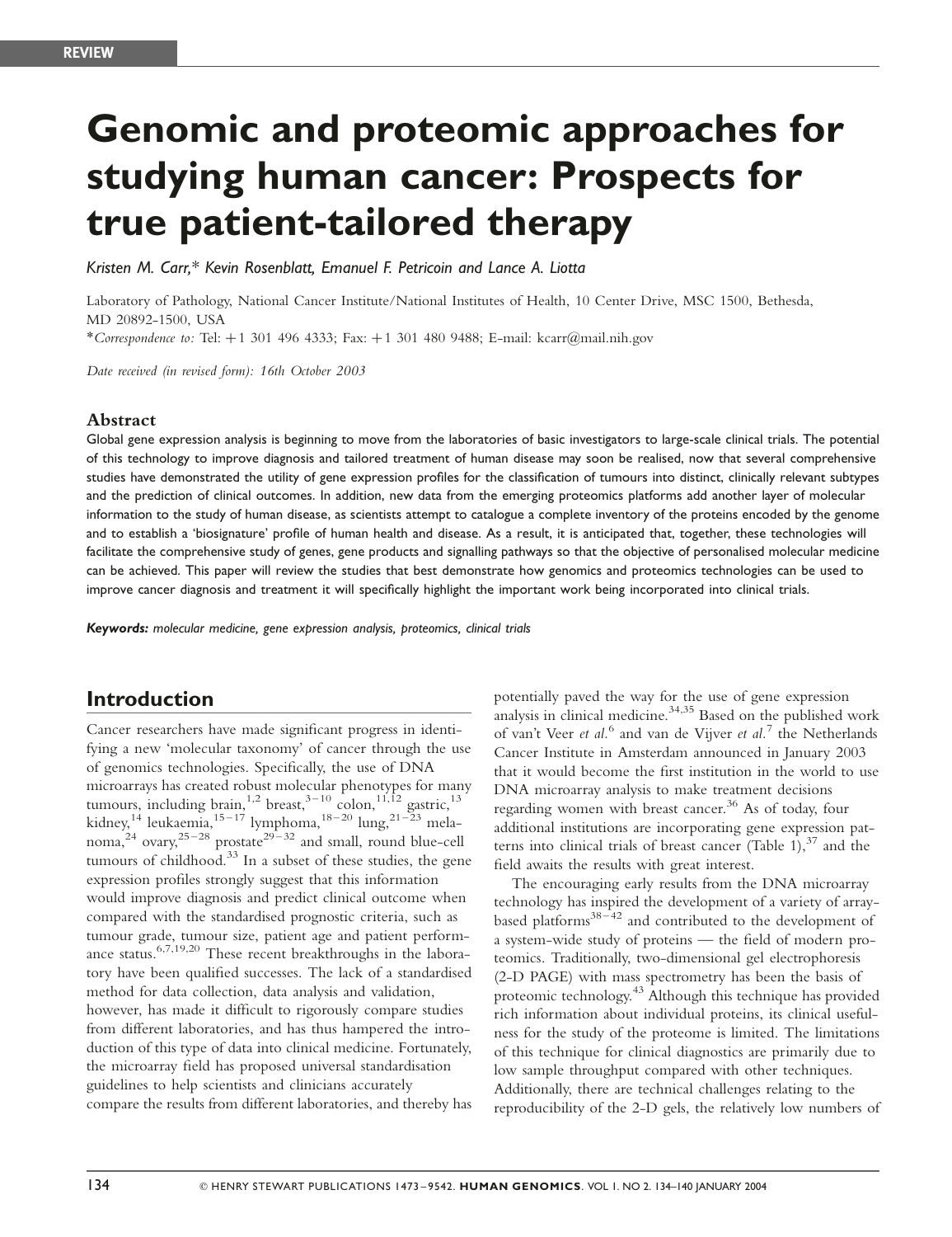| <b>Sponsor</b>                                                   | <b>Principal investigator, centre</b>                            | Disease, application                                                                                   |
|------------------------------------------------------------------|------------------------------------------------------------------|--------------------------------------------------------------------------------------------------------|
| European Organization for Research<br>and Treatment of Cancer    | The Netherlands Cancer Institute,<br>Amsterdam, The Netherlands  | Breast cancer, comparing van't Veer and<br>van de Vijver prognostic signature<br>to St Gallen criteria |
| Avon Foundation                                                  | Daniel Haber, Massachusetts General<br>Hospital, Boston, MA, USA | Breast cancer, validating van't Veer and<br>van de Vijver prognostic signature                         |
| Breast Cancer Research Foundation.<br>Millennium Pharmaceuticals | Lajos Pusztai, Anderson Cancer<br>Center, Houston, TX, USA       | Breast cancer, validating own signature<br>for predicting drug response                                |
| Millennium Pharmaceuticals                                       | Kenneth Anderson, Dana-Farber Cancer<br>Center, Boston, MA, USA  | Multiple myeloma, validating own<br>signature for response to Velcade                                  |
| National Cancer Institute                                        | Jenny Chang, Baylor College of<br>Medicine, Houston, TX, USA     | Breast cancer, validating own<br>90-gene prognostic signature                                          |

Table 1. Clinical trials using gene expression analysis

Table adapted from Branca, M. (2003), Science Vol. 300, p. 238

proteins that can be resolved on each gel and the limited sensitivity (ie low abundant proteins are not easily identified). Modern proteomics technology, as discussed in several recent reviews, is developing quickly and is focused on mass spectrometry-based serum pattern profiling and protein microarrays in continuing efforts to discover new molecular markers and therapeutic targets in human cancer.<sup>44-46</sup> The use of serum proteomic pattern analysis has created diagnostic signatures for ovarian,  $47,48$  breast,  $49$  prostate  $50$  and liver cancers.<sup>51</sup> In the Laboratory of Pathology at the National Cancer Institute (NCI), in collaboration with the Food and Drug Administration (FDA), this proteome-based strategy is being used for early detection of ovarian cancer in high-risk women. Preliminary data is so encouraging that the technology is on track to enter clinical trials in the very near future.<sup>4</sup> For women living with the spectre of an aggressive disease, such as ovarian cancer, a reliable screening test would represent a major step forward in the diagnostic capabilities of the physicians who treat them.

### Clinical applications of genomics

The integration of 'global gene profiling' into clinical medicine is exemplified in 2003 by the fact that in the early weeks of the severe acute respiratory syndrome (SARS) pandemic in 2003, the Centers for Disease Control sent tissue samples and viral cultures from SARS patients to Dr Joseph DeRisi's research team at the University of California, San Francisco. They explored the origin of the novel coronavirus using their custom oligonucleotide DNA microarray which represents 1,000 viruses.52,53 Of the 12,000 oligonucleotides spotted on the array, the patient samples hybridised only to a group of eight oligonucleotides representing two virus families: Coronaviridae and Astroviridae.<sup>54</sup> Although the identification of

the novel coronavirus associated with SARS was made using a broad range of laboratory testing, this example demonstrates the power of microarray technology as a molecular diagnostic tool to test the spectrum of viruses in a single assay and to narrow, to a finite number, the potential pathogens in an unknown disease with a nonspecific clinical presentation. Admittedly, the current review is focused on genomic applications to cancer, but this example deserves special mention, given the worldwide attention on SARS. Moreover, as illustrated in this example, the integration of genomic analysis with traditional clinical and histological assessments is finding its way into clinical management.

### Breast cancer — a genomic approach

The van't Veer et al.<sup>6</sup> and van de Vijver et al.<sup>7</sup> expression data on breast cancer have been discussed extensively since the announcement that, collectively, the two groups were beginning a large clinical trial for women with stage I–II disease at the Netherlands Cancer Institute.6,7,55,56 The upcoming trial has the potential to significantly improve the current breast cancer classification system, and influence treatment, if the original results can be reproduced in a much larger population of women. The first study by van't Veer et al.<sup>6</sup> identified a molecular profile of 70 genes that could be used to predict which patients, in a group of young women diagnosed with stage I–II breast cancer who did not have axillary lymph node metastases, will develop distant metastases within five years. The study generated great interest because of its implications for the use of adjuvant treatments in patients with early stage breast cancer. Current statistics show that the majority of patients with stage I–II breast cancer who have histologically tumour-free axillary lymph nodes will be disease-free after five years when treated with breast-conserving surgery plus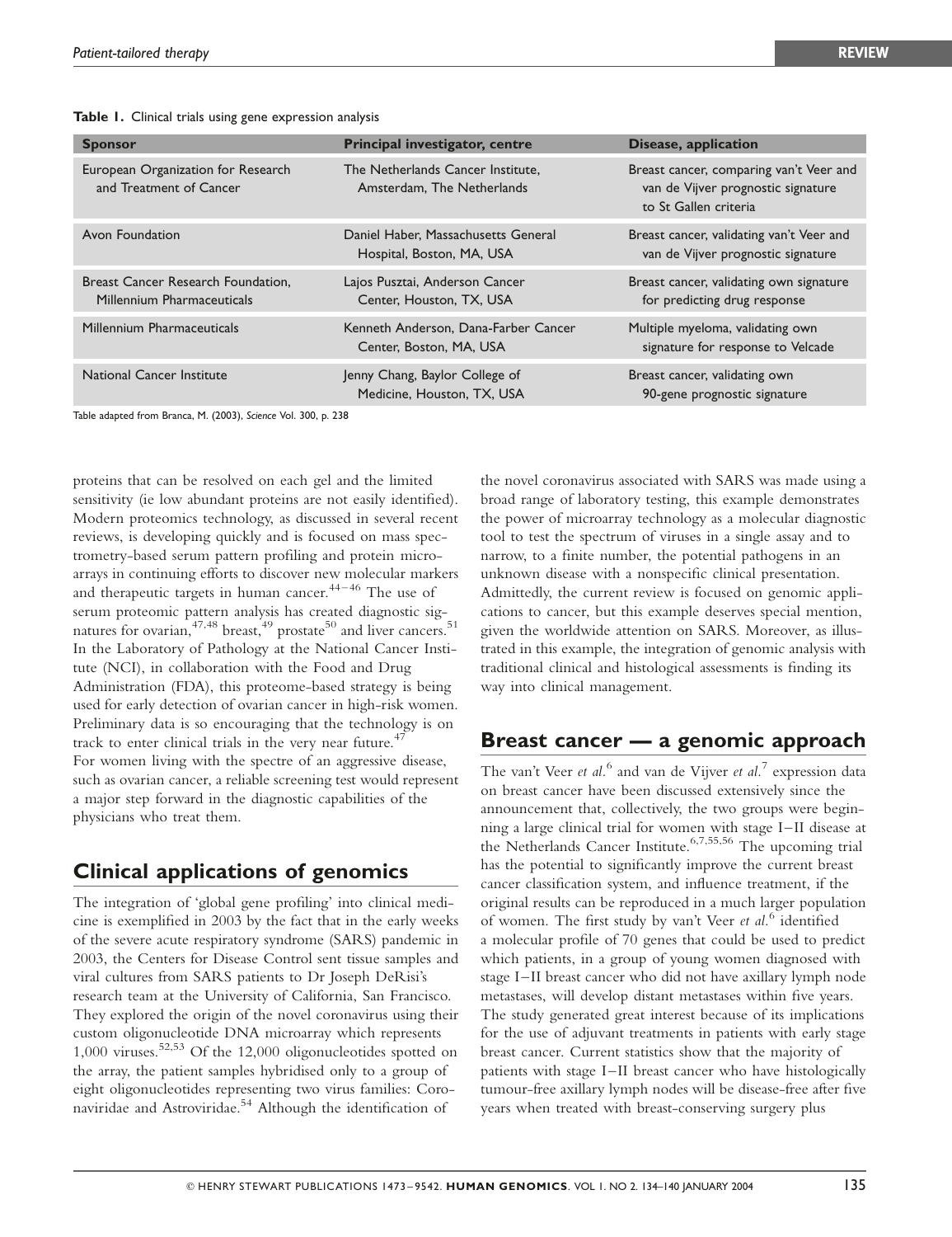radiation therapy or mastectomy — the current recommended therapy for localised breast cancer.<sup>57</sup> Unfortunately, nearly 20 per cent of women treated appropriately for their primary breast cancer will develop metastatic disease and, thus, are the best candidates for adjuvant therapy. Identifying these candidates using the current clinical criteria, however, is incredibly difficult. The recommendations of the National Institutes of Health (NIH) Consensus Panel and the International Consensus Panel from the St Gallen Conference, using their respective prognostic and predictive criteria (hereafter collectively referred to as the 'conventional consensus criteria') to determine eligibility for adjuvant therapy, advise treatment for up to 90 per cent of patients with lymph node-negative breast cancer.<sup>58,59</sup> When van't Veer and colleagues<sup>6</sup> applied the 70-gene expression profile to the patient cohort in their study, the application allowed them to accurately differentiate between low-risk and high-risk women, thereby reducing in number the patients who would ordinarily be advised to receive adjuvant treatment from between 70–90 per cent based on the conventional consensus criteria — to 40 per cent.

To validate the prognostic value of the 70-gene expression profile as an accurate predictor of the risk of distant metastases, van de Vijver et al. studied 295 new breast cancer tumours, which included specimens from women with histologically positive axillary lymph nodes.<sup>7</sup> Currently, nearly all women with positive lymph nodes are treated with some type of adjuvant therapy. The expression analysis of the validation study again proved to be a more accurate predictor of distant metastases within five years than the conventional consensus criteria and, thus, improved the likelihood of identifying the patients who will benefit most from adjuvant therapy. Specifically, the probability of remaining metastasis-free after ten years was 85.2 per cent in the patients classified as having a 'good-prognosis signature' and 50.6 per cent in the patients classified as having a 'poor-prognosis signature'. In addition, the gene expression profile was predictive of survival. The overall ten-year survival rate was 94.5 per cent in patients with a 'good-prognosis signature' and 54.6 per cent in patients with a 'poor-prognosis signature'. Three of the important clinical characteristics of the conventional consensus criteria were associated with the gene expression profile — age of the patient, histological grade of the tumour and oestrogen receptor (OR) status. Of note, one of the most widely accepted prognostic factors — nodal status — was not associated with the gene expression profile, as those with node-positive disease and node-negative disease were nearly equally distributed in the two groups. The Dutch team is now ready to use this information in a trial of 5,000 women with stage I–II breast cancer, to decide who will receive adjuvant therapy.

The preliminary data provide an exciting start for the integration of genomics approaches into the clinic, and they demonstrate the potential of the technology to improve diagnostics and treatment. It will be interesting to learn

whether or not the gene expression profile will be validated in a larger group of women, given that the expression profile was generated from young women  $\approx$  53 years of age), while the median age for the diagnosis of breast cancer is between 60–65 years of age. In addition, as anticipated when making treatment decisions for stage I–II patients with breast cancer, a small percentage of women will be misclassified as having a 'good-prognosis signature' — ie a low risk for developing distant metastases, will not receive adjuvant systemic therapy and will develop metastases within five years. Although this misclassification error rate is not significantly higher than the misclassification rate that occurs today, using the best clinical criteria available to the physician, further work should be done so that this technology can be introduced into the clinic without denying women available treatments. An upcoming study to be directed by Daniel Haber at the Massachusetts General Hospital underscores this point, as he will not use the gene expression profiles from his study to decide on treatment options, but will rather validate the Dutch prognostic profile. Lastly, it is interesting that 97 per cent of the tumours in the 'good-prognosis signature' were OR positive. Other gene expression profiling studies have observed that the OR status of a breast tumour has a strong influence on the subsequent classifications.<sup>60</sup> As 63 per cent of the tumours in the 'poorprognosis signature' identified by van de Vijver et al.<sup>7</sup> were OR positive, however, further studies are required to detect the additional pathways — along with the oestrogen signalling pathway — that determine the classification. The addition of future proteomic data to the breast cancer gene expression analysis may help to identify those additional signalling pathways that are important for a good prognosis.

#### Ovarian cancer — a proteomics approach

Ovarian cancer is diagnosed at an advanced clinical stage when the ovarian cancer cells have metastasised from the ovary to the pelvis, peritoneal cavity or other distant sites — in more than two-thirds of women. $61$  The five-year survival rate for these late-stage patients is 35–40 per cent, despite the best possible surgical and chemotherapeutic treatment. If, however, ovarian cancer is detected while it is still confined to the ovary (stage I) and treated appropriately, the five-year survival rate is optimistic (95 per cent). Unfortunately, early-stage ovarian cancer is difficult to detect because patients are frequently asymptomatic and few reliable tumour markers exist. Thus, the development of dependable serum markers for the early detection of ovarian cancer would improve the survival rate of women facing this disease. At the NCI-FDA Clinical Proteomics Program, a proteomics approach is being used for the early detection of a variety of cancers, as well as non-neoplastic diseases such as infectious diseases, autoimmune diseases, vascular diseases, prenatal diagnosis and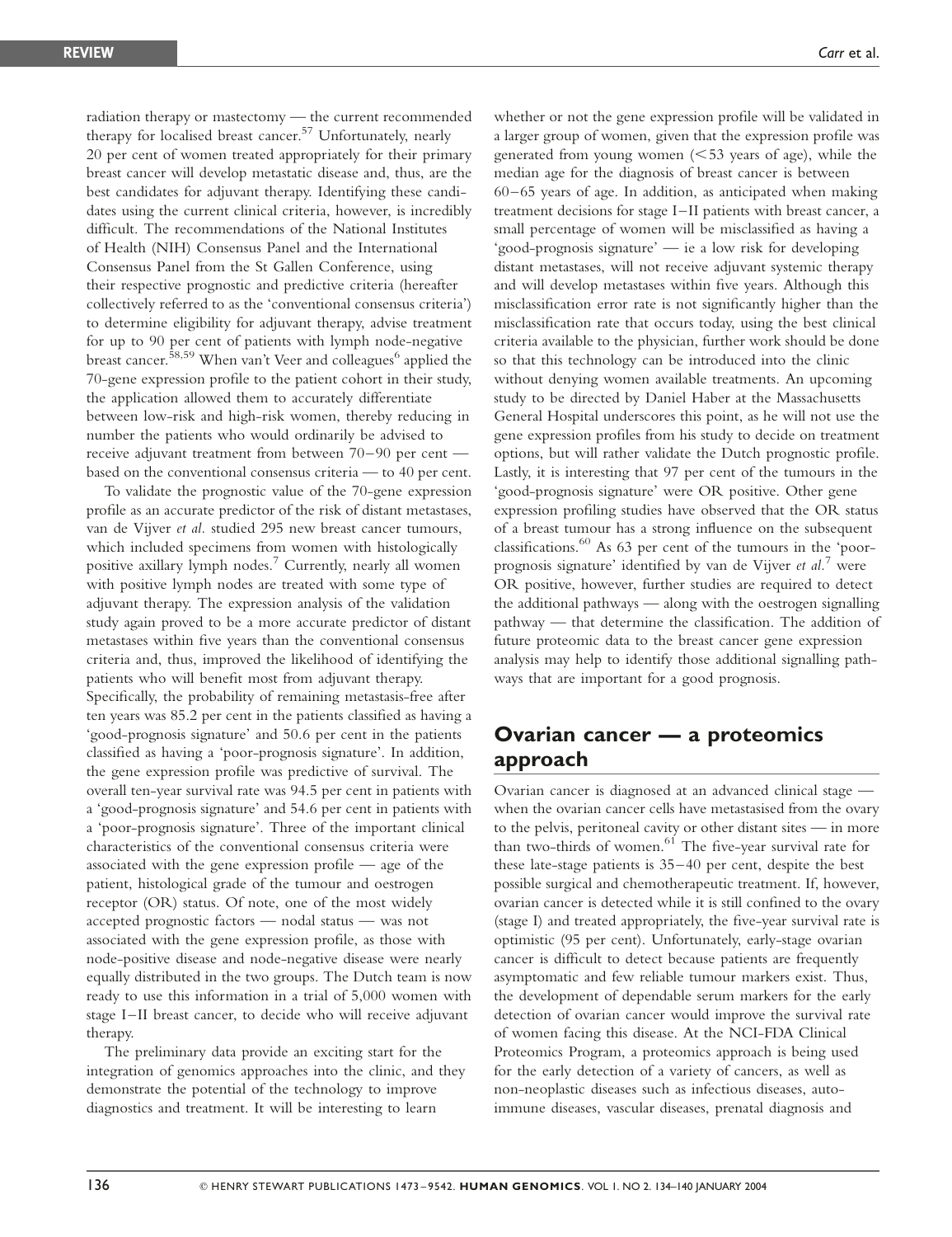transplantation rejection.<sup>44,62</sup> Several clinical trials are being planned, including the first of its kind for ovarian cancer. The identification of specific and sensitive molecular markers for epithelial ovarian cancer is a priority of the NCI-FDA Clinical Proteomics Program (Table 2), and this proposed trial has the potential to develop the first reliable screening test for ovarian cancer, if the protein signature that was identified in a preliminary study of women with a high risk of developing the disease can be applied to screening women in the general population.

Petricoin et al., using mass spectroscopy coupled with an artificial intelligence computer algorithm, developed a system of low molecular weight serum protein profiling and identified a specific protein signature that was associated with ovarian cancer from asymptomatic women with a high risk of developing the disease. $47$  In the study, serum samples from 50 healthy women and 50 women with ovarian cancer were used as a 'training set' to identify a serum protein signature that was specific for ovarian cancer. Validation of an additional 116 unknown serum samples resulted in a highly accurate classification of the patients without ovarian cancer (95 per cent), as well as those with benign disease (100 per cent) and these with ovarian cancer (100 per cent) — including all stage I cancers. Overall, this result yielded 100 per cent sensitivity and 95 per cent specificity for the identification of ovarian cancer. The positive predictive value for the sample set was 94 per cent, compared with 35 per cent for the CA-125 serum marker for the same samples.

The significant implication of the NCI-FDA study is that the serum protein signature accurately identified all of the cases of early-stage ovarian cancer, making it a potential diagnostic tool that has so far been lacking in the clinical

laboratory. In addition, this study promises to create some very realistic opportunities for the clinical management of ovarian cancer, as the generation of the diagnostic mass spectra requires only a small serum sample, and the results can be obtained within 30 minutes in a cost-effective manner. The most pressing goal for now, however, is to validate the original results in a large, multi-institutional clinical trial so that this new diagnostic tool will soon be available for patients and physicians. The results of the trial will be important for a better understanding of epithelial ovarian tumours, as the specific molecular and protein pathways involved in the development of this disease remain unknown. It is hoped that adding a serum proteomics approach to the current screening methods for ovarian cancer will translate into improved diagnostics and treatments for what is currently an unpredictable and aggressive cancer.

Another goal of the NCI-FDA Clinical Proteomics Program is to use protein microarrays to profile the functional state of the signalling pathways that comprise the protein networks within human tissue cells (Figure 1). It is anticipated that the data generated from such studies will identify specific signalling pathways that are deregulated in a variety of human diseases. Moreover, it is the authors' hope that understanding these signalling pathways will facilitate the development of new drugs that target specific 'nodes' in the protein circuitry, and thereby the design of a treatment regimen that will have greater efficacy with less toxicity. For example, one ongoing clinical application at the NCI involves a phase II clinical trial studying the type III receptor tyrosine kinase inhibitor, imatinib mesylate, for the treatment of women with epithelial ovarian cancer. In this trial, biopsies are taken from the primary tumour prior to the initiation of therapy; four weeks

| <b>Sponsor</b> | Principal investigator, centre                                                    | <b>Disease, application</b>                                                                                   |
|----------------|-----------------------------------------------------------------------------------|---------------------------------------------------------------------------------------------------------------|
| <b>NCI</b>     | Elise Kohn, Warren Grant Magnuson Clinical<br>Center, NIH, Bethesda, MD, USA      | Ovarian cancer, developing serum proteomic profile<br>associated with first clinical response                 |
| <b>NCI</b>     | Elise Kohn, Warren Grant Magnuson Clinical<br>Center, NIH, Bethesda, MD, USA      | Breast and ovarian cancer, protein microarray to<br>assess response to EGFR inhibitors and Gleevac            |
| <b>NCI</b>     | Susan Bates, Warren Grant Magnuson Clinical<br>Center, NIH, Bethesda, MD, USA     | Breast and ovarian cancer, protein microarray to<br>assess response to Herceptin/Taxol combination<br>therapy |
| <b>NCI</b>     | Sam Hwang, Warren Grant Magnuson Clinical<br>Center, NIH, Bethesda, MD, USA       | Inflammatory and neoplastic skin diseases, developing<br>serum proteomic profile for diagnosis                |
| <b>NCI</b>     | Michael Solomon, Warren Grant Magnuson Clinical<br>Center, NIH, Bethesda, MD, USA | Cardiac disease, developing serum proteomic profile<br>for diagnosis of acute cardiac allograft rejection     |
| <b>NCI</b>     | Mahrukh Hussain, Warren Grant Magnuson Clinical<br>Center, NIH, Bethesda, MD, USA | Ovarian cancer, developing serum proteomic profile<br>associated with relapse                                 |

#### Table 2. Clinical trials using proteomic analysis

Abbreviations: EGFR, epidermal growth factor receptor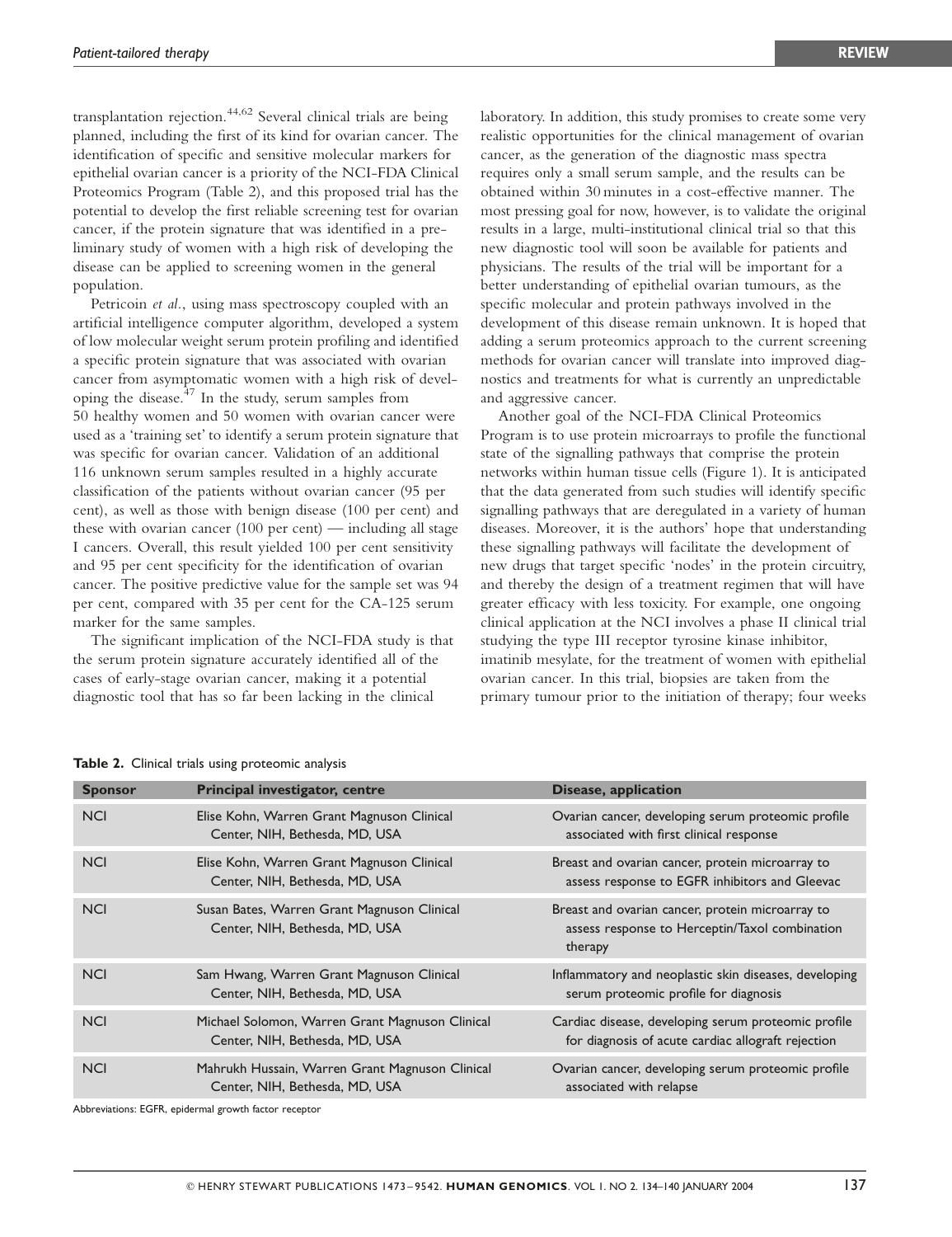

p. 18. Used with permission.

into the treatment regimen, a protein microarray is used to determine whether the receptor tyrosine kinase pathways are active and to correlate the clinical efficacy and toxicity of the therapy. This concept is the premise for molecular-targeted therapy, and similar studies involving other types of cancer are currently underway at the NCI.

## Conclusion

The application of serum proteomics and gene expression analysis to early diagnosis and treatment decisions is a daunting challenge. It will require parties practising in previously disparate disciplines to work together and understand the data, which may be in the form of clinical information, mathematical algorithms and mass spectrometry. The challenge of 'clinical proteomics' and DNA microarrays is no longer just the development of new technologies, but rather the best use and integration of these technologies for the diagnosis and treatment of disease. The process of this integration represents a new, evolving field of 'translational medicine'.

### **References**

- 1. MacDonald, T.J., Brown, K.M., LaFleur, B. et al. (2001), 'Expression profiling of medulloblastoma: PDGFRA and the RAS/MAPK pathway as therapeutic targets for metastatic disease', Nat. Genet. Vol. 29, pp. 143-152.
- 2. Pomeroy, S.L., Tamayo, P., Gaasenbeek, M. et al. (2002), 'Prediction of central nervous system embryonal tumour outcome based on gene expression', Nature Vol. 415, pp. 436–442.
- 3. Perou, C.M., Sorlie, T., Eisen, M.B. et al. (2000), 'Molecular portraits of human breast tumours', Nature Vol. 406, pp. 747–752.
- 4. Sorlie, T., Perou, C.M., Tibshirani, R. et al. (2001), 'Gene expression patterns of breast carcinomas distinguish tumor subclasses with clinical implications', Proc. Natl. Acad. Sci. USA Vol. 98, pp. 10869-10874.
- 5. Sorlie, T., Tibshirani, R., Parker, J. et al. (2003), 'Repeated observation of breast tumor subtypes in independent gene expression data sets', Proc. Natl. Acad. Sci. USA Vol. 100, pp. 8418-8423.
- 6. van't Veer, L.J., Dai, H., van de Vijver, M.J. et al. (2002), 'Gene expression profiling predicts clinical outcome of breast cancer', Nature Vol. 415, pp. 530–536.
- 7. van de Vijver, M.J., He, Y.D., van't Veer, L.J. et al. (2002), 'A geneexpression signature as a predictor of survival in breast cancer', N. Engl. J. Med. Vol. 347, pp. 1999–2009.
- 8. West, M., Blanchette, C., Dressman, H. et al. (2001), 'Predicting the clinical status of human breast cancer by using gene expression profiles', Proc. Natl. Acad. Sci. USA Vol. 98, pp. 11462-11467.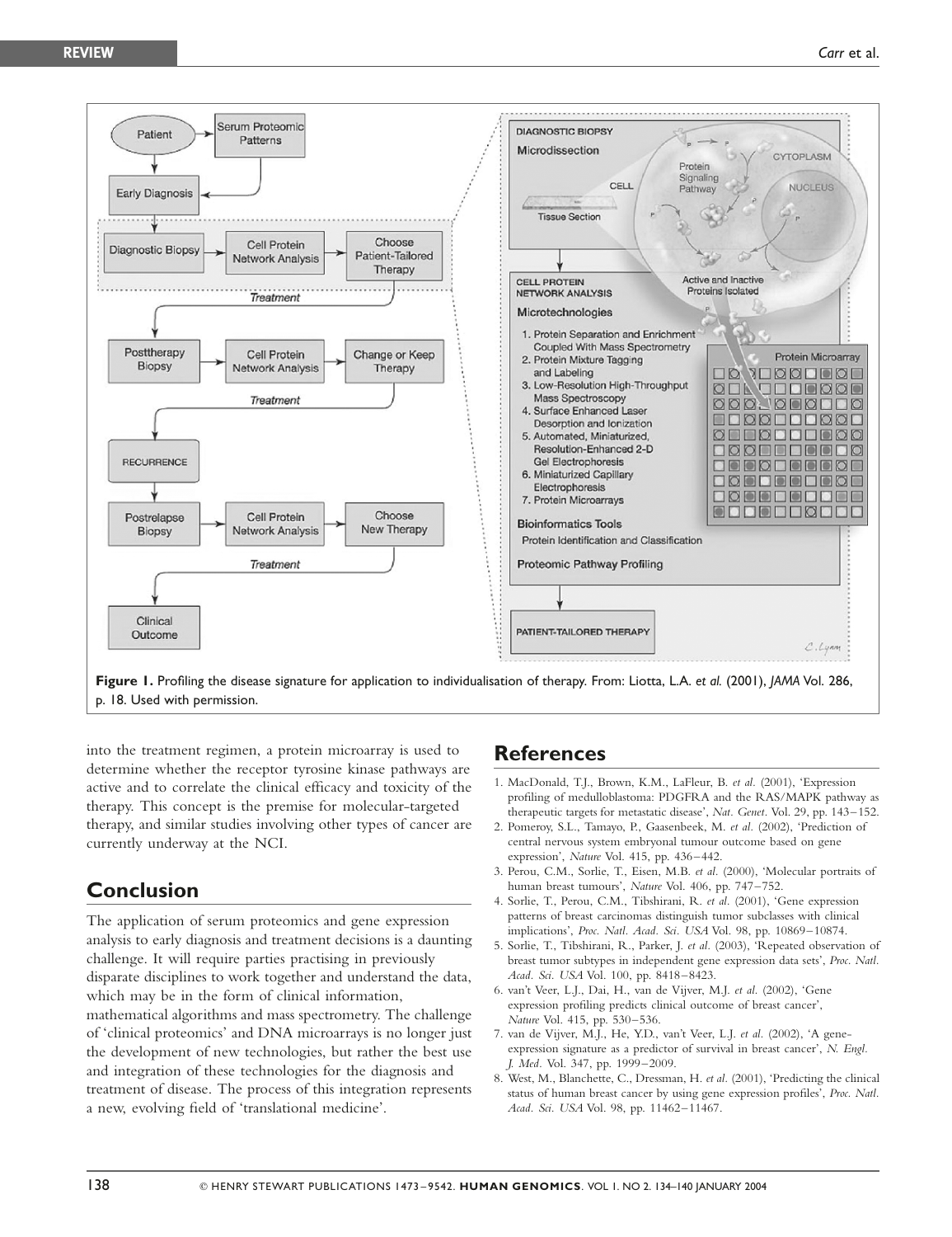- 9. Hedenfalk, I., Duggan, D., Chen, Y. et al. (2001), 'Gene-expression profiles in hereditary breast cancer', N. Engl. J. Med. Vol. 344, pp. 539–548.
- 10. Gruvberger, S., Ringner, M., Chen, Y. et al. (2001), 'Estrogen receptor status in breast cancer is associated with remarkably distinct gene expression patterns', Cancer Res. Vol. 61, pp. 5979–5984.
- 11. Alon, U., Barkai, N., Notterman, D.A. et al. (1999), 'Broad patterns of gene expression revealed by clustering analysis of tumor and normal colon tissues probed by oligonucleotide arrays', Proc. Natl. Acad. Sci. USA Vol. 96, pp. 6745–6750.
- 12. Zou, T.T., Selaru, F.M., Xu, Y. et al. (2002), 'Application of cDNA microarrays to generate a molecular taxonomy capable of distinguishing between colon cancer and normal colon', Oncogene Vol. 21, pp. 4855–4862.
- 13. Hippo, Y., Taniguchi, H., Tsutsumi, S. et al. (2002), 'Global gene expression analysis of gastric cancer by oligonucleotide microarrays', Cancer Res. Vol. 62, pp. 233–240.
- 14. Takahashi, M., Rhodes, D.R., Furge, K.A. et al. (2001), 'Gene expression profiling of clear cell renal cell carcinoma: Gene identification and prognostic classification', Proc. Natl. Acad. Sci. USA Vol. 98, pp. 9754–9759.
- 15. Yeoh, E.J., Ross, M.E., Shurtleff, S.A. et al. (2002), 'Classification, subtype discovery, and prediction of outcome in pediatric acute lymphoblastic leukemia by gene expression profiling', Cancer Cell Vol. 1, pp. 133–143.
- 16. Hofmann, W.K., de Vos, S., Elashoff, D. et al. (2002), 'Relation between resistance of Philadelphia-chromosome-positive acute lymphoblastic leukaemia to the tyrosine kinase inhibitor STI571 and gene-expression profiles: A gene-expression study', Lancet Vol. 359, pp. 481–486.
- 17. Ferrando, A.A., Neuberg, D.S., Staunton, J. et al. (2002), 'Gene expression signatures define novel oncogenic pathways in T cell acute lymphoblastic leukemia', Cancer Cell Vol. 1, pp. 75–87.
- 18. Alizadeh, A.A., Eisen, M.B., Davis, R.E. et al. (2000), 'Distinct types of diffuse large B-cell lymphoma identified by gene expression profiling', Nature Vol. 403, pp. 503–511.
- 19. Shipp, M.A., Ross, K.N., Tamayo, P. et al. (2002), 'Diffuse large B-cell lymphoma outcome prediction by gene-expression profiling and supervised machine learning', Nat. Med. Vol. 8, pp. 68–74.
- 20. Rosenwald, A., Wright, G., Chan, W.C. et al. (2002), 'The use of molecular profiling to predict survival after chemotherapy for diffuse large-B-cell lymphoma', N. Engl. J. Med. Vol. 346, pp. 1937–1947.
- 21. Beer, D.G., Kardia, S.L., Huang, C.C. et al. (2002), 'Gene-expression profiles predict survival of patients with lung adenocarcinoma', Nat. Med. Vol. 8, pp. 816–824.
- 22. Garber, M.E., Troyanskaya, O.G., Schluens, K. et al. (2001), 'Diversity of gene expression in adenocarcinoma of the lung', Proc. Natl. Acad. Sci. USA Vol. 98, pp. 13784–13789.
- 23. Bhattacharjee, A., Richards, W.G., Staunton, J. et al. (2001), 'Classification of human lung carcinomas by mRNA expression profiling reveals distinct adenocarcinoma subclasses', Proc. Natl. Acad. Sci. USA Vol. 98, pp. 13790–13795.
- 24. Bittner, M., Meltzer, P., Chen, Y. et al. (2000), 'Molecular classification of cutaneous malignant melanoma by gene expression profiling', Nature Vol. 406, pp. 536–540.
- 25. Wang, K., Gan, L., Jeffery, E. et al. (1999), 'Monitoring gene expression profile changes in ovarian carcinomas using cDNA microarray', Gene Vol. 229, pp. 101–108.
- 26. Welsh, J.B., Zarrinkar, P.P., Sapinoso, L.M. et al. (2001), 'Analysis of gene expression profiles in normal and neoplastic ovarian tissue samples identifies candidate molecular markers of epithelial ovarian cancer', Proc. Natl. Acad. Sci. USA Vol. 98, pp. 1176-1181.
- 27. Jazaeri, A.A., Yee, C.J., Sotiriou, C. et al. (2002), 'Gene expression profiles of BRCA1-linked, BRCA2-linked, and sporadic ovarian cancers', J. Natl. Cancer Inst. Vol. 94, pp. 990–1000.
- 28. Sawiris, G.P., Sherman-Baust, C.A., Becker, K.G. et al. (2002), 'Development of a highly specialized cDNA array for the study and diagnosis of epithelial ovarian cancer', Cancer Res. Vol. 62, pp. 2923–2928.
- 29. Singh, D., Febbo, P.G., Ross, K. et al. (2002), 'Gene expression correlates of clinical prostate cancer behavior', Cancer Cell Vol. 1, pp. 203–209.
- 30. LaTulippe, E., Satagopan, J., Smith, A. et al. (2002), 'Comprehensive gene expression analysis of prostate cancer reveals distinct transcriptional programs associated with metastatic disease', Cancer Res. Vol. 62, pp. 4499–4506.
- 31. Welsh, J.B., Sapinoso, L.M., Su, A.I. et al. (2001), 'Analysis of gene expression identifies candidate markers and pharmacological targets in prostate cancer', Cancer Res. Vol. 61, pp. 5974-5978.
- 32. Dhanasekaran, S.M., Barrette, T.R., Ghosh, D. et al. (2001), 'Delineation of prognostic biomarkers in prostate cancer', Nature Vol. 412, pp. 822–826.
- 33. Khan, J., Wei, J.S., Ringner, M. et al. (2001), 'Classification and diagnostic prediction of cancers using gene expression profiling and artificial neural networks', Nat. Med. Vol. 7, pp. 673–679.
- 34. Brazma, A., Hingamp, P., Quackenbush, J. et al. (2001), 'Minimum information about a microarray experiment (MIAME) – toward standards for microarray data', Nat. Genet. Vol. 29, pp. 365–371.
- 35. Knight, J. (2002), 'Minimum standards set out for gene-expression data', Nature Vol. 415, pp. 946.
- 36. Schubert, C.M. (2003), 'Microarray to be used as routine clinical screen', Nat. Med. Vol. 9, pp. 9.
- 37. Branca, M. (2003), 'Genetics and medicine. Putting gene arrays to the test', Science Vol. 300, pp. 238.
- 38. Pollack, J.R., Perou, C.M., Alizadeh, A.A. et al. (1999), 'Genome-wide analysis of DNA copy-number changes using cDNA microarrays', Nat. Genet. Vol. 23, pp. 41–46.
- 39. Heiskanen, M.A., Bittner, M.L., Chen, Y. et al. (2000), 'Detection of gene amplification by genomic hybridization to cDNA microarrays', Cancer Res. Vol. 60, pp. 799–802.
- 40. Ziauddin, J. and Sabatini, D.M. (2001), 'Microarrays of cells expressing defined cDNAs', Nature Vol. 411, pp. 107–110.
- 41. Diehn, M., Eisen, M.B., Botstein, D. et al. (2000), 'Large-scale identification of secreted and membrane-associated gene products using DNA microarrays', Nat. Genet. Vol. 25, pp. 58–62.
- 42. Robinson, W.H., DiGennaro, C., Hueber, W. et al. (2002), 'Autoantigen microarrays for multiplex characterization of autoantibody responses', Nat. Med. Vol. 8, pp. 295–301.
- 43. Aebersold, R. and Mann, M. (2003), 'Mass spectrometry-based proteomics', Nature Vol. 422, pp. 198–207.
- 44. Liotta, L.A., Kohn, E.C. and Petricoin, E.F. (2001), 'Clinical proteomics: Personalized molecular medicine', JAMA Vol. 286, pp. 2211–2214.
- 45. MacBeath, G. (2002), 'Protein microarrays and proteomics', Nat. Genet. Vol. 32(Suppl.), Chipping Forcast 11, pp. 526–532.
- 46. Petricoin, E.F. and Liotta, L.A. (2003), 'Mass spectrometry-based diagnostics: The upcoming revolution in disease detection', Clin. Chem. Vol. 49, pp. 533–534.
- 47. Petricoin, E.F., Ardekani, A.M., Hitt, B.A. et al. (2002), 'Use of proteomic patterns in serum to identify ovarian cancer', Lancet Vol. 359, pp. 572–577.
- 48. Ardekani, A.M., Liotta, L.A. and Petricoin, E.F. (2002), 'Clinical potential of proteomics in the diagnosis of ovarian cancer', Expert Rev. Mol. Diagn. Vol. 2, pp. 312–320.
- 49. Li, J., Zhang, Z., Rosenzweig, J. et al. (2002), 'Proteomics and bioinformatics approaches for identification of serum biomarkers to detect breast cancer', Clin. Chem. Vol. 48, pp. 1296–1304.
- 50. Adam, B.L., Qu, Y., Davis, J.W. et al. (2002), 'Serum protein fingerprinting coupled with a pattern-matching algorithm distinguishes prostate cancer from benign prostate hyperplasia and healthy men', Cancer Res. Vol. 62, pp. 3609–3614.
- 51. Poon, T.C., Yip, T.T., Chan, A.T. et al. (2003), 'Comprehensive proteomic profiling identifies serum proteomic signatures for detection of hepatocellular carcinoma and its subtypes', Clin. Chem. Vol. 49, pp. 752–760.
- 52. Wang, D., Coscoy, L., Zylberberg, M. et al. (2002), 'Microarray-based detection and genotyping of viral pathogens', Proc. Natl. Acad. Sci. USA Vol. 99, pp. 15687–15692.
- 53. Knight, J. (2003), 'Researchers get to grips with cause of pneumonia epidemic', Nature Vol. 422, pp. 547–548.
- 54. Ksiazek, T.G., Erdman, D., Goldsmith, C.S. et al. (2003), 'A novel coronavirus associated with severe acute respiratory syndrome', N. Engl. J. Med. Vol. 348, pp. 1953–1966.